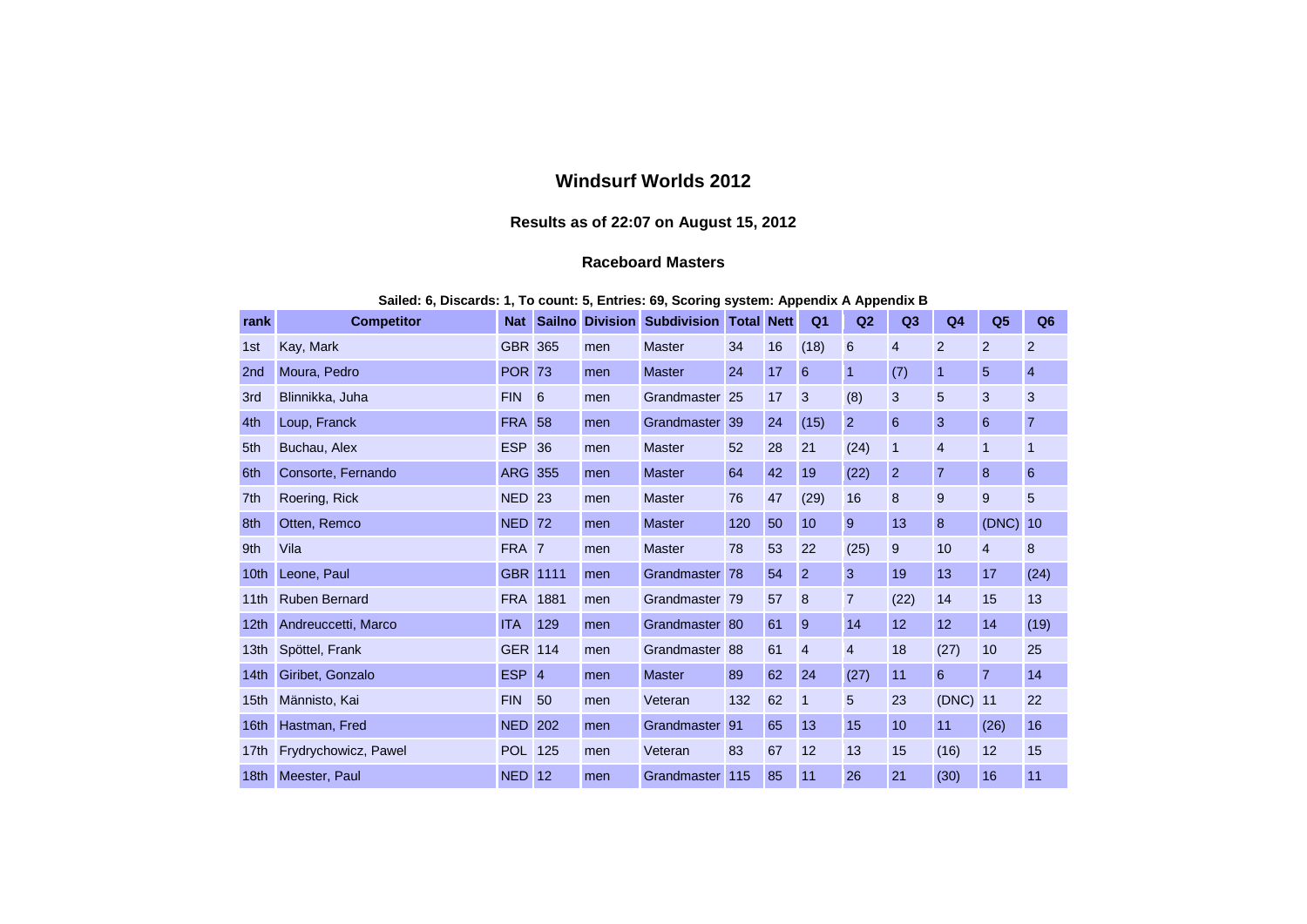| 19th             | Dominguez Gutierrez, Maria Antonia ESP |                  | 11   | women | Grandmaster 124 |     | 85  | 5              | 10   | (39)  | 15   | 20    | 35    |
|------------------|----------------------------------------|------------------|------|-------|-----------------|-----|-----|----------------|------|-------|------|-------|-------|
| 20th             | Huguenin, Vincent                      | <b>SUI</b>       | 9    | men   | <b>Master</b>   | 119 | 86  | (33)           | 31   | 5     | 19   | 22    | 9     |
| 21st             | Homrighausen, Heiner                   | <b>GER 201</b>   |      | men   | Veteran         | 112 | 89  | 20             | 11   | 16    | (23) | 19    | 23    |
| 22 <sub>nd</sub> | Neumann, Bernd                         | GER <sub>9</sub> |      | men   | Grandmaster     | 124 | 90  | (34)           | 29   | 14    | 22   | 13    | 12    |
| 23rd             | Gibson, Christopher                    | GBR 0            |      | men   | Grandmaster     | 123 | 100 | (23)           | 20   | 17    | 21   | 21    | 21    |
| 24 <sub>th</sub> | Manchon, Paco                          | <b>ESP</b>       | 95   | men   | Veteran         | 133 | 101 | 16             | 17   | 25    | 18   | 25    | (32)  |
| 25th             | De Muyer, Jan                          | <b>BEL</b>       | 113  | men   | Grandmaster     | 139 | 106 | 14             | 19   | (33)  | 25   | 18    | 30    |
| 26th             | Kral, Jiri                             | <b>CZE</b>       | 31   | men   | <b>Master</b>   | 149 | 115 | 28             | (34) | 20    | 17   | 24    | 26    |
| 27th             | Asia, Jean                             | <b>FRA 171</b>   |      | men   | Veteran         | 151 | 118 | 26             | 21   | 24    | 20   | 27    | (33)  |
| 28th             | Kowollik, Christian                    | <b>GER</b>       | 475  | men   | Veteran         | 152 | 121 | 17             | 23   | 29    | 24   | 28    | (31)  |
| 29th             | Grinberga, Ilona                       | LAT              | 18   | women | Grandmaster 158 |     | 123 | 25             | 12   | (35)  | 26   | 31    | 29    |
| 30th             | Kamensky, Pavel                        | <b>CZE</b>       | 113  | men   | <b>Master</b>   | 161 | 131 | 27             | (30) | 27    | 28   | 29    | 20    |
| 31st             | Frohböse, Rainer                       | <b>GER 239</b>   |      | men   | Veteran         | 210 | 140 | $\overline{7}$ | 18   | (BFD) | 33   | 37    | 45    |
| 32nd             | Barquero, Juan                         | <b>ARG 373</b>   |      | men   | Grandmaster     | 183 | 145 | 31             | (38) | 26    | 31   | 30    | 27    |
| 33rd             | Roelandts, Patric                      | <b>BEL</b> 10    |      | men   | Veteran         | 225 | 155 | 30             | 28   | 37    | 32   | (DNC) | 28    |
| 34th             | Hoffman, Markus                        | <b>GER 70</b>    |      | men   | <b>Master</b>   | 204 | 159 | (45)           | 37   | 36    | 45   | 23    | 18    |
| 35th             | Zerga, Guillermo                       | <b>ARG 345</b>   |      | men   | Grandmaster 210 |     | 169 | (41)           | 40   | 32    | 29   | 32    | 36    |
| 36th             | Wessel, Ton                            | <b>NED 611</b>   |      | men   | Grandmaster 221 |     | 176 | 42             | (45) | 28    | 36   | 33    | 37    |
| 37th             | Sliva, Martin                          | CZE <sub>6</sub> |      | men   | Grandmaster 229 |     | 180 | 35             | 33   | 30    | 48   | 34    | (49)  |
| 38th             | Surins, Aldis                          | <b>LAT</b>       | 105  | men   | Grandmaster 224 |     | 181 | 37             | (43) | 41    | 34   | 35    | 34    |
| 39th             | Ghio, Jean-Jacques                     | <b>FRA 619</b>   |      | men   | Grandmaster 224 |     | 184 | (40)           | 36   | 38    | 35   | 36    | 39    |
| 40th             | Koopman, Cindy                         | <b>NED</b>       | 166  | women | <b>Master</b>   | 241 | 194 | 39             | 41   | 34    | (47) | 42    | 38    |
| 41 <sub>st</sub> | Hruby, Pavel                           | <b>CZE</b> 19    |      | men   | Grandmaster 247 |     | 195 | 32             | 39   | (52)  | 42   | 38    | 44    |
| 42 <sub>nd</sub> | Pfuetzenreuter, Rudolph                | GER <sub>1</sub> |      | men   | Veteran         | 243 | 196 | 38             | 35   | 46    | 37   | 40    | (47)  |
| 43rd             | Mielec, Lubomir                        | CZE <sub>8</sub> |      | men   | Veteran         | 251 | 202 | 43             | 32   | (49)  | 40   | 45    | 42    |
| 44th             | Jakobsen, Erik                         | <b>DEN</b>       | 1110 | men   | Grandmaster     | 274 | 219 | 48             | (55) | 44    | 43   | 44    | 40    |
| 45th             | Häussler, Heinz                        | <b>GER 60</b>    |      | men   | Veteran         | 289 | 219 | 36             | 42   | 47    | 41   | 53    | (DNC) |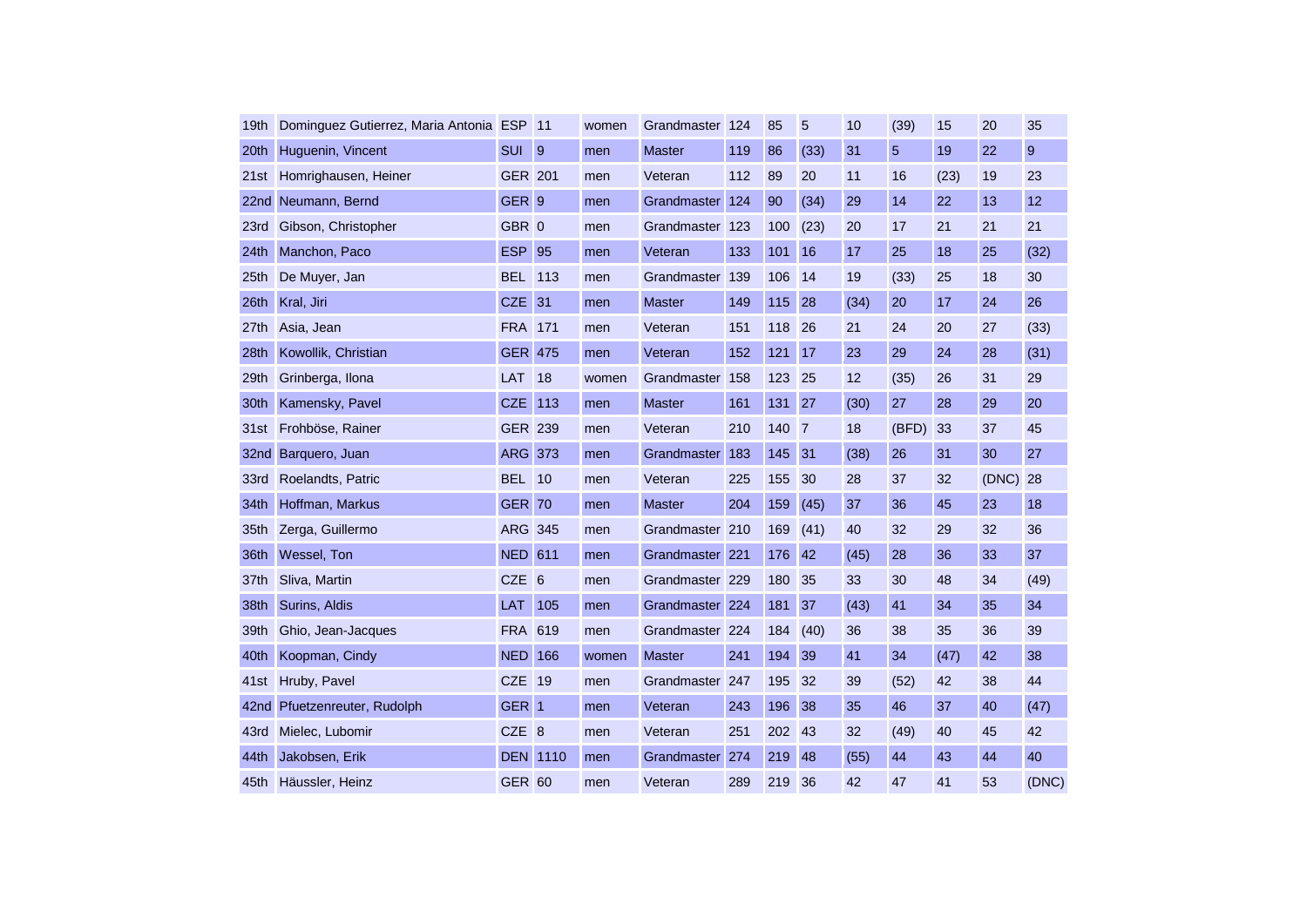| 46th | Hruby, Roman            | <b>CZE</b>     | 25   | men   | Grandmaster 271 |     | 220 | (51)  | 50         | 42         | 39         | 41         | 48         |
|------|-------------------------|----------------|------|-------|-----------------|-----|-----|-------|------------|------------|------------|------------|------------|
| 47th | Van der Sluijs, Paul    | <b>NED</b>     | 1314 | men   | Grandmaster     | 277 | 224 | (53)  | 51         | 40         | 44         | 39         | 50         |
| 48th | Dreimanis, Juris        | LAT            | 54   | men   | Veteran         | 274 | 225 | 47    | 44         | 45         | (49)       | 46         | 43         |
| 49th | van Smoorenburg, Saskia | <b>NED</b>     | 733  | women | <b>Master</b>   | 287 | 231 | 55    | (56)       | 43         | 38         | 43         | 52         |
| 50th | Marie-Agnes Audrey      | <b>FRA</b>     | 10   | women | <b>Master</b>   | 293 | 233 | (60)  | 57         | 56         | 52         | 51         | 17         |
| 51st | de Leeuw, Robert        | <b>NED</b>     | 118  | men   | <b>Master</b>   | 298 | 235 | (63)  | 63         | 31         | 53         | 47         | 41         |
|      | 52nd Leutscher, Marc    | <b>ESP</b>     | 365  | men   | Grandmaster     | 293 | 239 | 44    | (54)       | 50         | 46         | 48         | 51         |
| 53rd | Vanbeselaere, Franck    | <b>FRA</b>     | 1404 | men   | <b>Master</b>   | 309 | 250 | 56    | (59)       | 48         | 50         | 50         | 46         |
| 54th | Camacho Lopez, Luis     | <b>ESP</b>     | 177  | men   | Grandmaster     | 306 | 252 | (54)  | 48         | 51         | 51         | 49         | 53         |
| 55th | Soltyka, Krystyna       | <b>POL 665</b> |      | women | Grandmaster 311 |     | 257 | 49    | 49         | 53         | (54)       | 52         | 54         |
| 56th | Almenara, Gustavo       | <b>ARG</b>     | 331  | men   | Grandmaster     | 364 | 294 | 57    | 58         | 54         | 55         | (DNC)      | <b>DNC</b> |
| 57th | Kamleitner, Ewald       | <b>GER 917</b> |      | men   | Veteran         | 373 | 303 | 46    | 47         | (DNC)      | <b>DNC</b> | <b>DNC</b> | <b>DNC</b> |
| 58th | De Bruycker, Andre      | <b>BEL</b>     | 344  | men   | Veteran         | 377 | 307 | 58    | 52         | 57         | (DNF)      | <b>DNF</b> | <b>DNC</b> |
| 59th | Striepe-Langer, Susanne | <b>GER 305</b> |      | women | Grandmaster     | 378 | 308 | 52    | 46         | (DNC)      | <b>DNC</b> | <b>DNC</b> | <b>DNC</b> |
| 60th | Van Steerteghem, Johan  | BEL            | 241  | men   | Grandmaster     | 383 | 313 | 50    | 53         | (DNC)      | <b>DNC</b> | <b>DNC</b> | <b>DNC</b> |
| 61st | Schenk, Dirk            | <b>GER</b>     | 238  | men   | Grandmaster     | 387 | 317 | 61    | 61         | 55         | (DNF)      | <b>DNC</b> | <b>DNC</b> |
| 62nd | Puchois, Patrick        | <b>FRA</b>     | 037  | men   | Grandmaster     | 399 | 329 | 59    | 60         | (DNF)      | <b>DNF</b> | <b>DNC</b> | <b>DNC</b> |
| 63rd | Eerdekens, Joan         | <b>BEL</b>     | 70   | men   | Veteran         | 404 | 334 | 62    | 62         | (DNC)      | <b>DNC</b> | <b>DNC</b> | <b>DNC</b> |
| 64th | Krause, Ulrich          | <b>GER</b>     | 286  | men   | Veteran         | 408 | 338 | 64    | 64         | (DNC)      | <b>DNC</b> | <b>DNC</b> | <b>DNC</b> |
| 65th | Zandbergen, Randy       | <b>NED</b>     | 347  | men   | Grandmaster     | 410 | 340 | 65    | 65         | (DNF)      | <b>DNC</b> | <b>DNC</b> | <b>DNC</b> |
| 66th | Krumbach, Rudi          | <b>GER</b>     | 282  | men   | Veteran         | 412 | 342 | 66    | 66         | (DNC)      | <b>DNC</b> | <b>DNC</b> | <b>DNC</b> |
| 67th | Strauss, Uldis          | <b>LAT</b> 57  |      | men   | Grandmaster     | 417 | 347 | 67    | (DNC)      | <b>DNC</b> | <b>DNC</b> | <b>DNC</b> | <b>DNC</b> |
| 68th | van Lingen, Ton         | <b>NED</b>     | 888  | men   | <b>Master</b>   | 420 | 350 | (DNC) | <b>DNC</b> | <b>DNC</b> | <b>DNC</b> | <b>DNC</b> | <b>DNC</b> |
| 68th | Belbeoch, Tanic         | <b>FRA 81</b>  |      | men   | Grandmaster 420 |     | 350 | (DNC) | <b>DNC</b> | <b>DNC</b> | <b>DNC</b> | <b>DNC</b> | <b>DNC</b> |

[www.windsurfworlds.com](http://www.windsurfworlds.com/)